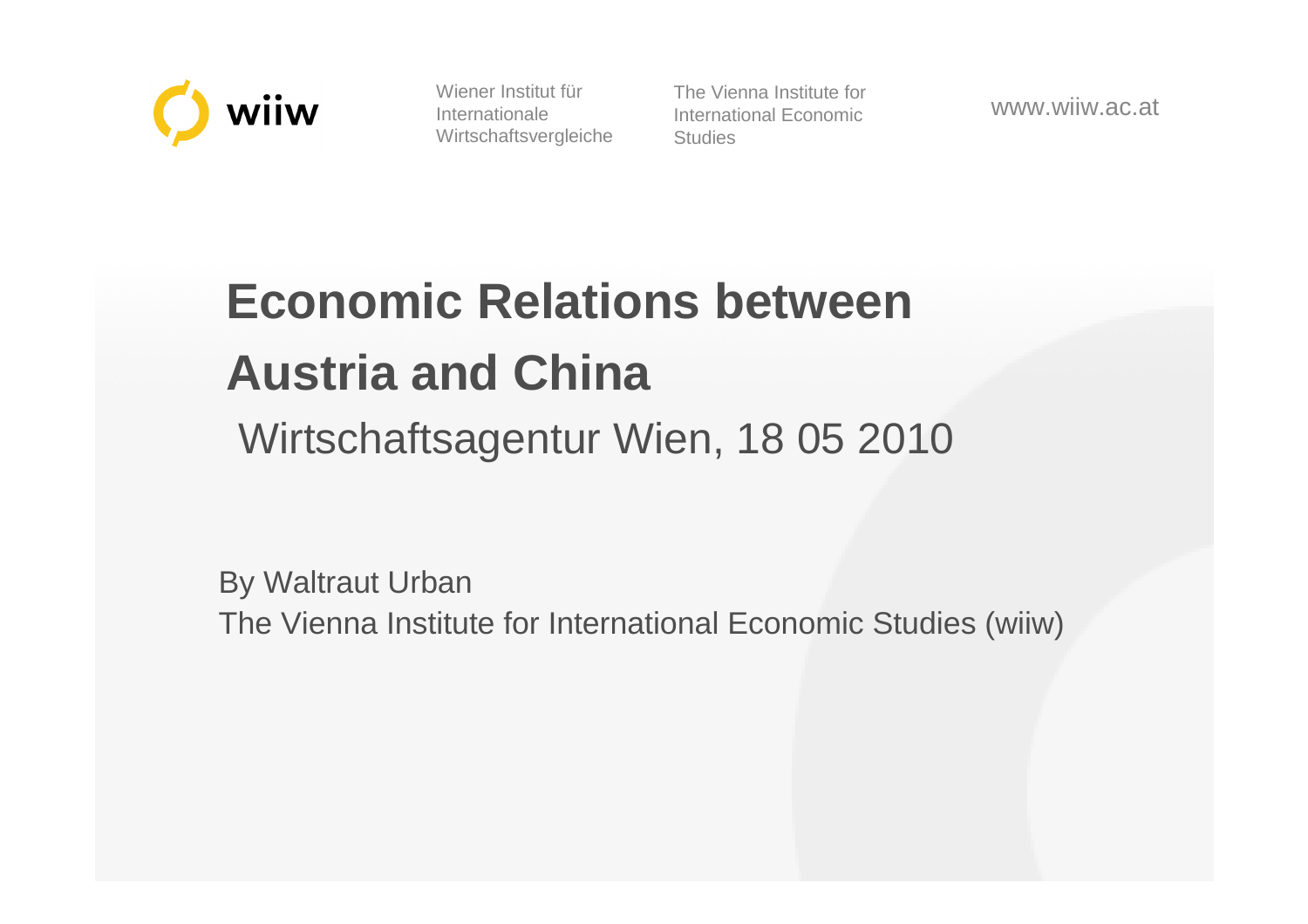

**Part 1: Trade** 

#### **Part 2 : Foreign direct investment**

**Part 3: Tourism** 

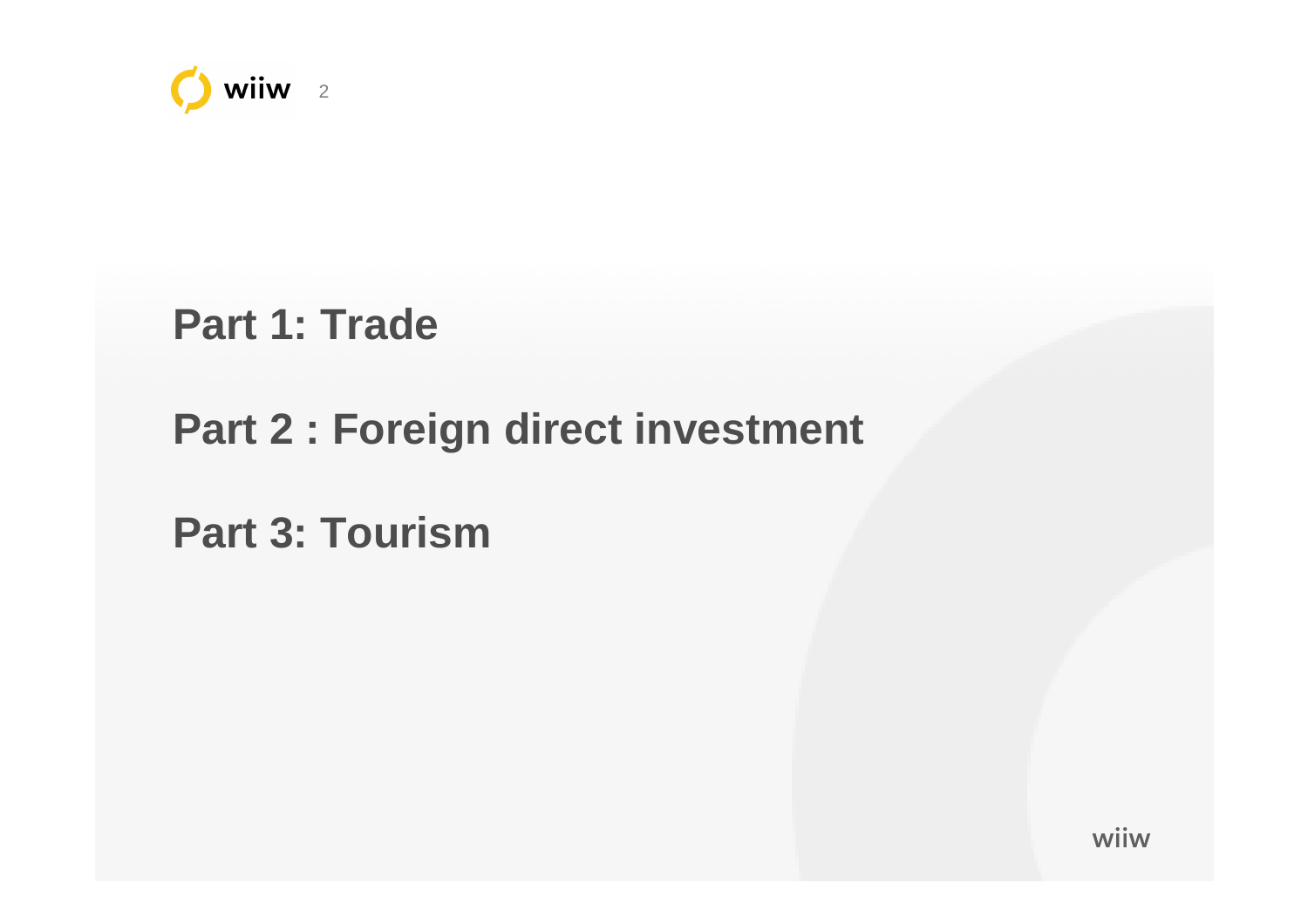

## **Austrian trade relations with China**

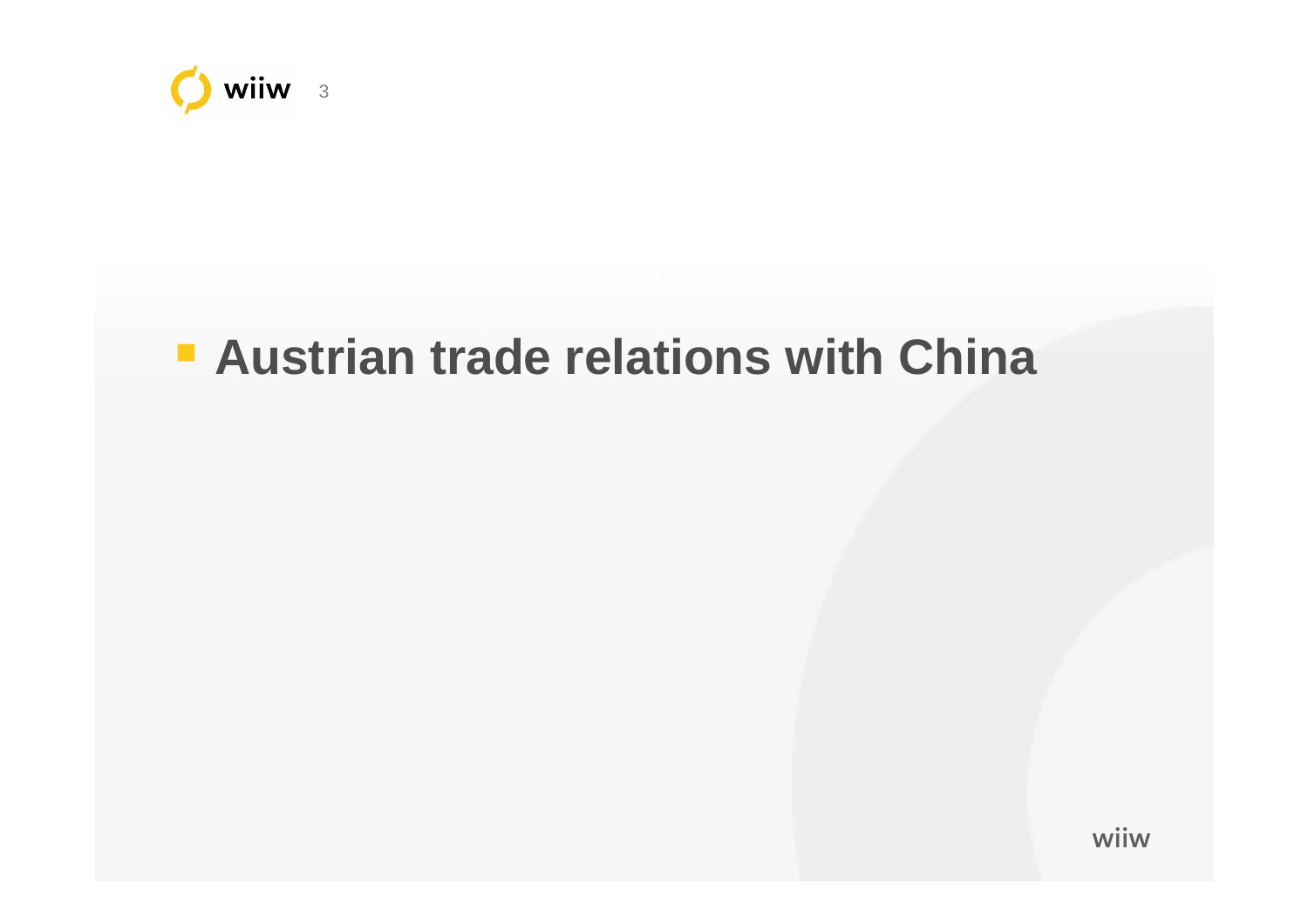

#### Austria's main trading partners, 2009

|                       | <b>Exports + Imports, EUR billion</b> | In % of total (% of extra-EU) |  |
|-----------------------|---------------------------------------|-------------------------------|--|
| <b>Total trade</b>    | 191.994                               | 100                           |  |
| <b>EU-27</b>          | 138.522                               | 72.1                          |  |
| <b>Extra EU-27</b>    | 53.471                                | 27.9                          |  |
| 1 Germany             | 69.071                                | 36.0                          |  |
| 2 Italy               | 14.334                                | 7.5                           |  |
| <b>3 Switzerland</b>  | 9.961                                 | 5.2(18.6)                     |  |
| 4 Czech Rep.          | 6.809                                 | 3.5                           |  |
| <b>5 France</b>       | 6.777                                 | 3.5                           |  |
| <b>6 USA</b>          | 6.592                                 | 3.4(12.3)                     |  |
| <b>7 China PR</b>     | 6.482                                 | 3.4(12.1)                     |  |
| 8 Hungary             | 5.236                                 | 2.7                           |  |
| 9 UK                  | 4.661                                 | 2.4                           |  |
| <b>10 Netherlands</b> | 4.420                                 | 2.3                           |  |
| 17<br><b>Japan</b>    | 2.282                                 | 1.2(4.3)                      |  |

S*ource:* Statistik Austria.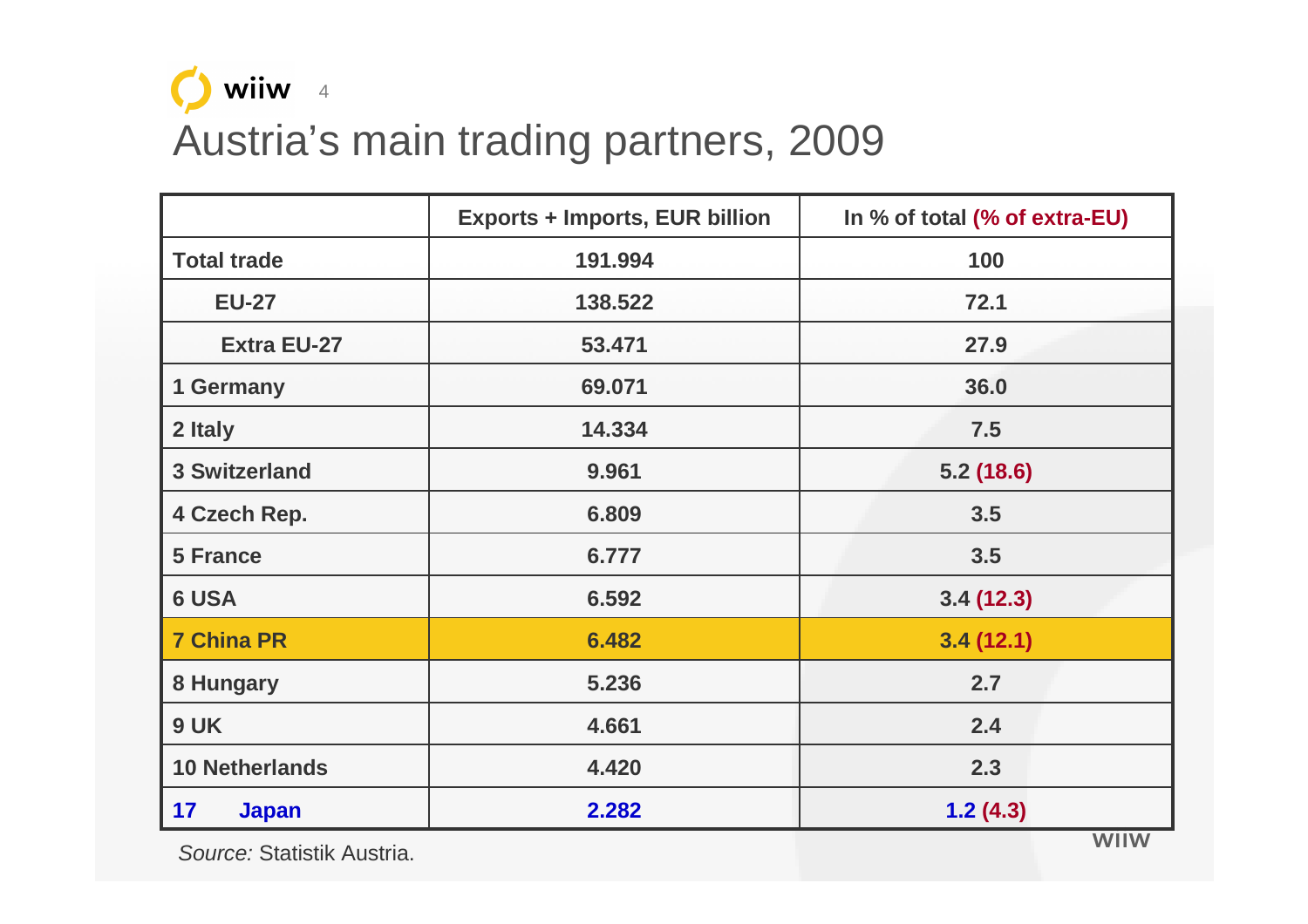

#### Austria's main sources of imports, 2009

|                      | <b>Imports, EUR billion</b> | In % of total (of extra-EU) |  |
|----------------------|-----------------------------|-----------------------------|--|
| <b>Total imports</b> | 97.826                      |                             |  |
| <b>EU-27</b>         | 71.556                      | 73.1                        |  |
| <b>Extra EU-27</b>   | 26.270                      | 26.9                        |  |
| 1 Germany            | 39.829                      | 40.7                        |  |
| 2 Italy              | 6.578                       | 6.7                         |  |
| <b>3 Switzerland</b> | 5.617                       | 5.7(21.4)                   |  |
| <b>4 China</b>       | 4.472                       | 4.6 (17.0)                  |  |
| 5 Czech Rep.         | 3.380                       | 3.5                         |  |
| <b>6 France</b>      | 3.037                       | 3.1                         |  |
| <b>7 Netherlands</b> | 2.796                       | 2.9                         |  |
| 8 USA                | 2.557                       | 2.6                         |  |
| 9 Hungary            | 2.342                       | 2.4                         |  |
| 10 Slovakia          | 1.948                       | 2.0                         |  |
| 16<br><b>Japan</b>   | 1.509                       | 1.5(5.3)                    |  |

S*ource:* Statistik Austria.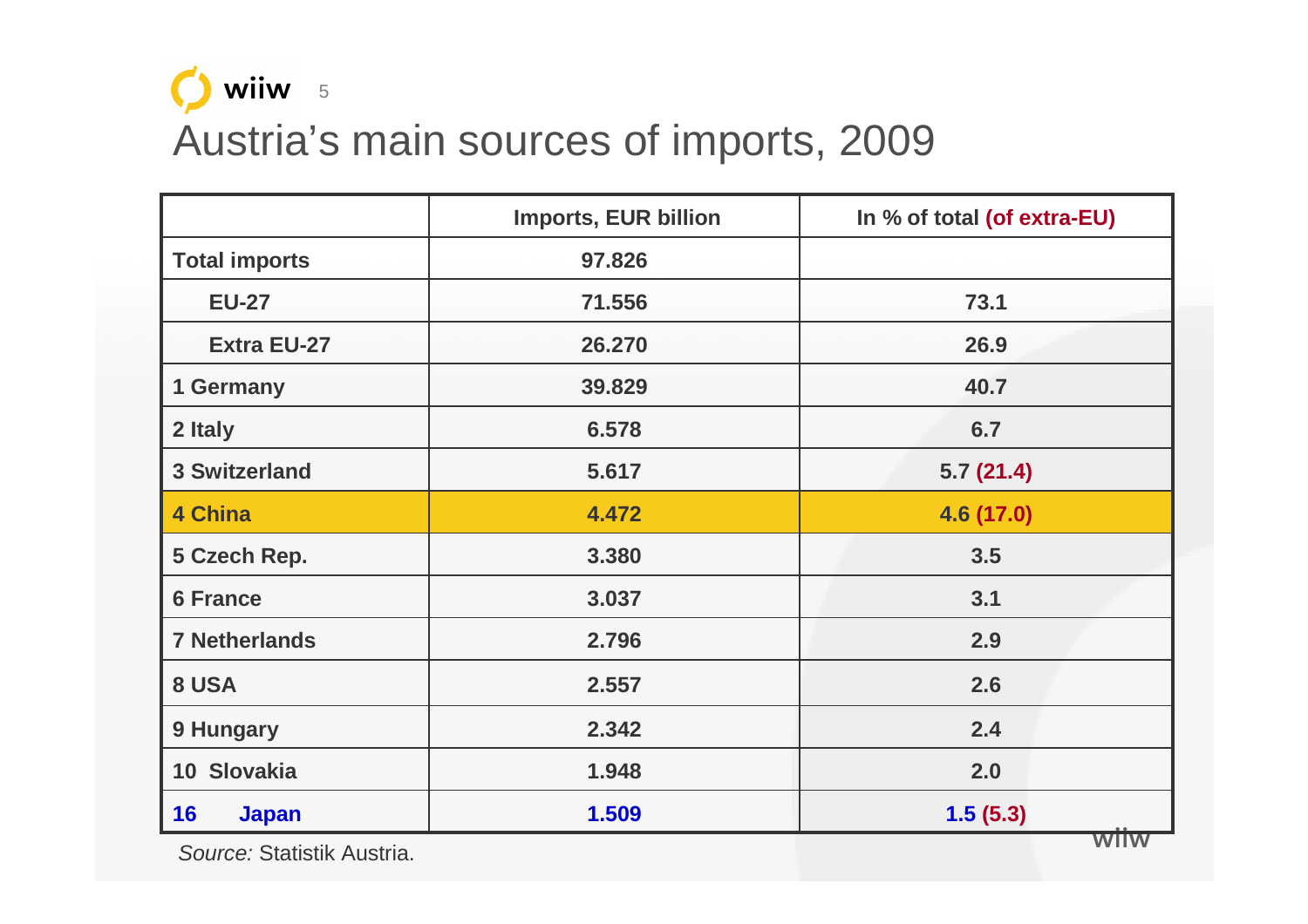

**Austria's main export markets and bilateral trade balances, 2009**

|                      | <b>Exports in bn euro</b> | In % of total (extra-EU) | Trade balance in bn $\in$ |
|----------------------|---------------------------|--------------------------|---------------------------|
| <b>Total exports</b> | 94.168                    | 100                      | $-3.658$                  |
| <b>EU-27</b>         | 66.966                    | 71.1                     | $-4.590$                  |
| <b>Extra EU-27</b>   | 27.202                    | 28.9                     | 0.931                     |
| 1 Germany            | 29.242                    | 31.1                     | $-10.588$                 |
| 2 Italy              | 7.755                     | 8.2                      | 1.177                     |
| <b>3 Switzerland</b> | 4.344                     | 4.6 (16.0)               | $-1.272$                  |
| 4 USA                | 4.035                     | 4.3 (14.8)               | 1477.8                    |
| <b>5 France</b>      | 3.739                     | 4.0                      | 0.702                     |
| 6 Czech Rep.         | 3.429                     | 3.6                      | 0.049                     |
| 7 UK                 | 2.962                     | 3.1                      | 1.263                     |
| 8 Hungary            | 2.893                     | 3.1                      | 0.551                     |
| 9 Poland             | 2.470                     | 2.6                      | 0.913                     |
| <b>10 Russia</b>     | 2.096                     | 2.2(7.7)                 | 0.377                     |
| 11 Slovenia          | 2.054                     | 2.2                      | 1.058                     |
| <b>12 China</b>      | 2.010                     | 2.1(7.4)                 | $-2.462$                  |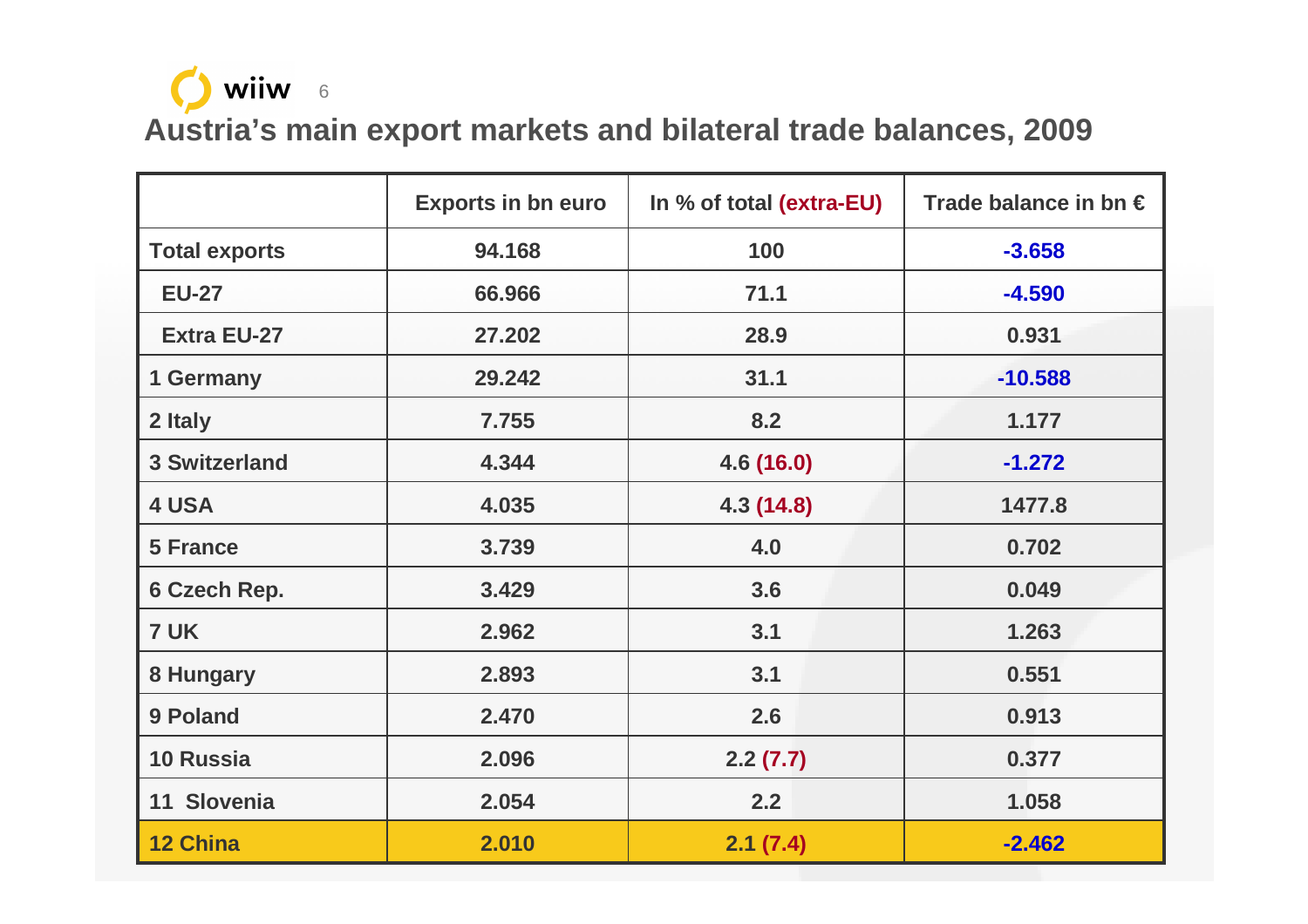

# China's shares in Austrian trade,1999-2009

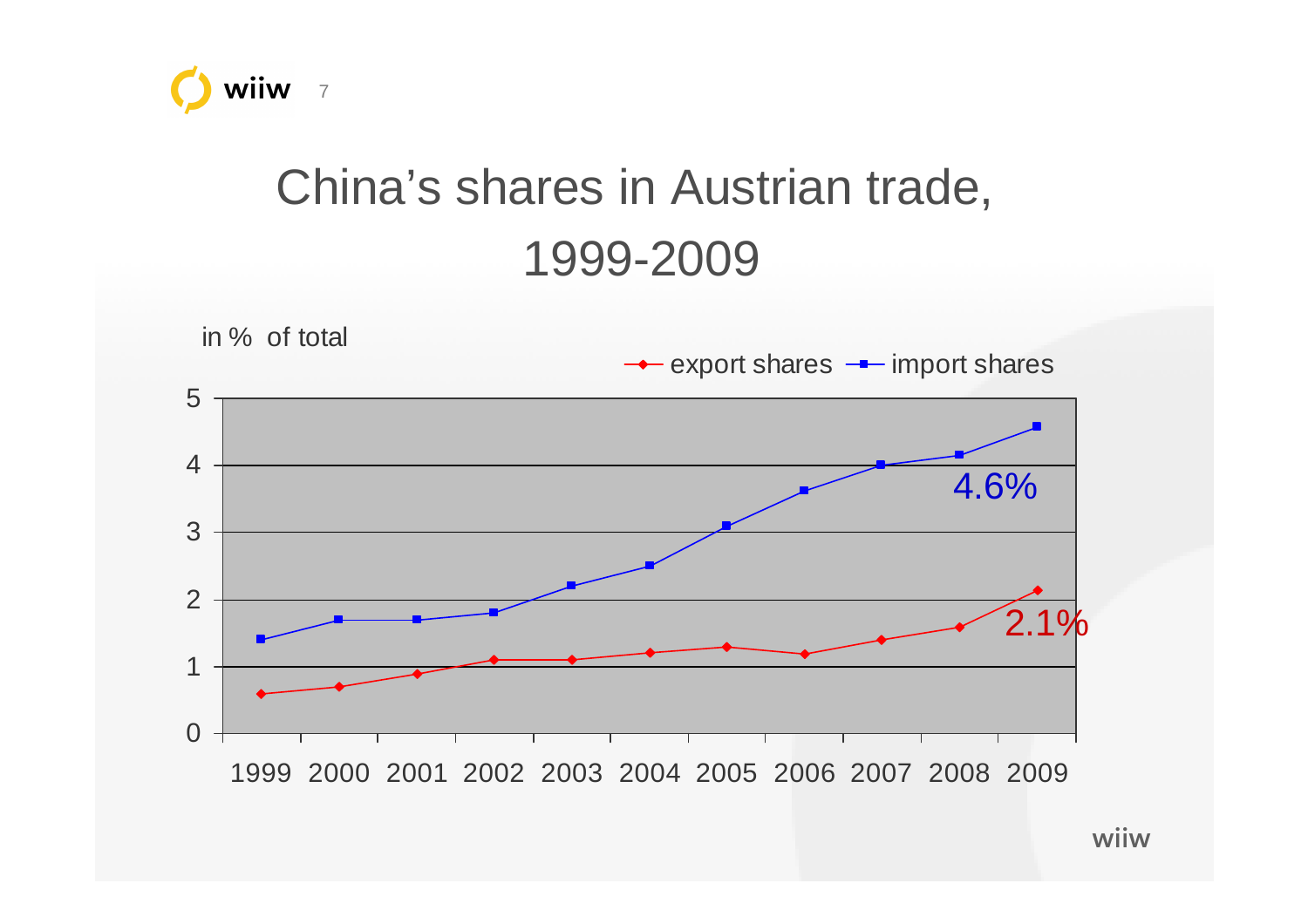

# Austria's trade balance with China, 1999-2009

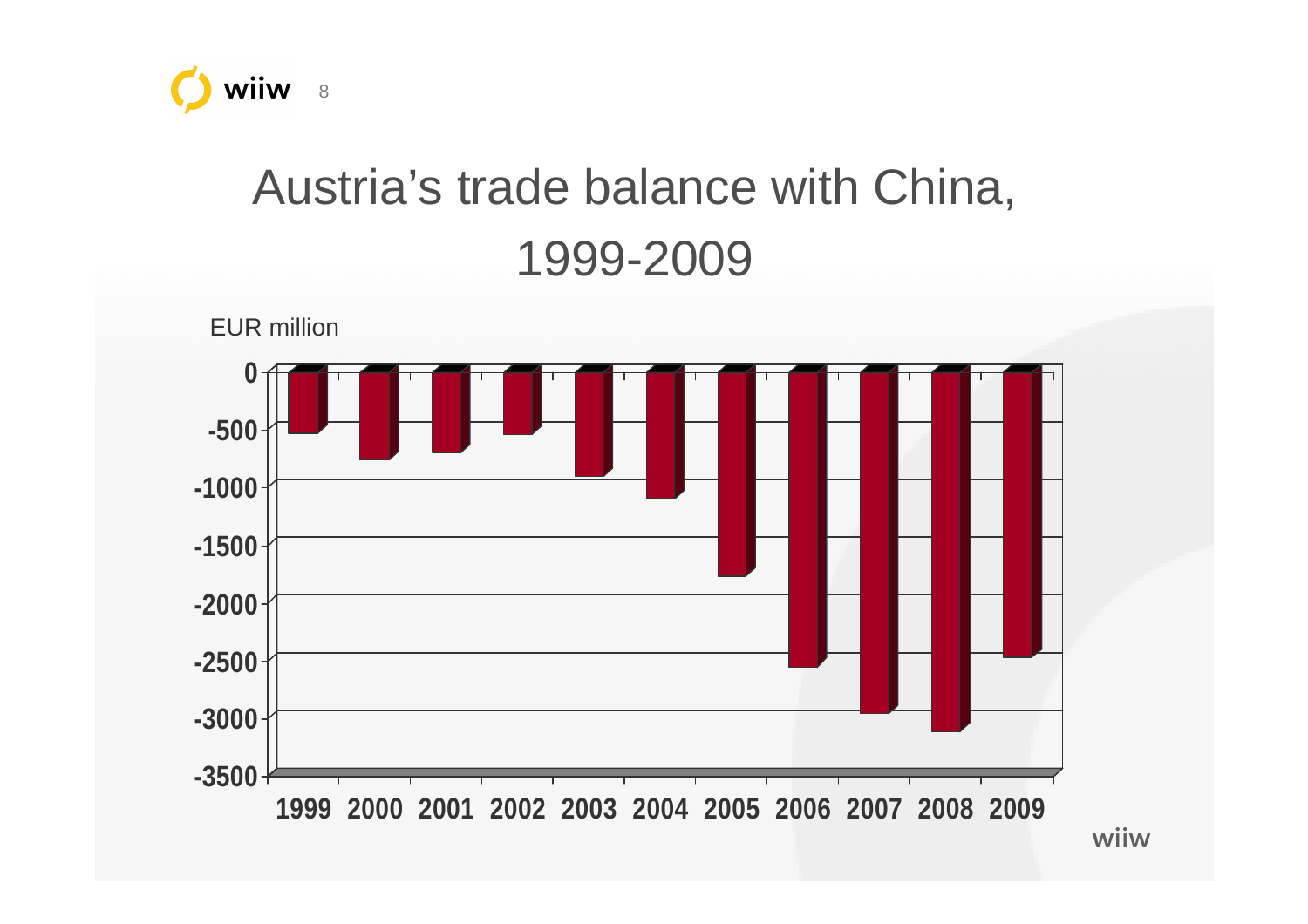

## EU trade balance with China

1999-2007: EU-25, 2008-09: EU-27

2009: -**128 EUR bn (US: - 227 USD bn = 161 EUR bn)**

EUR billion



S*ource:* Eurostat.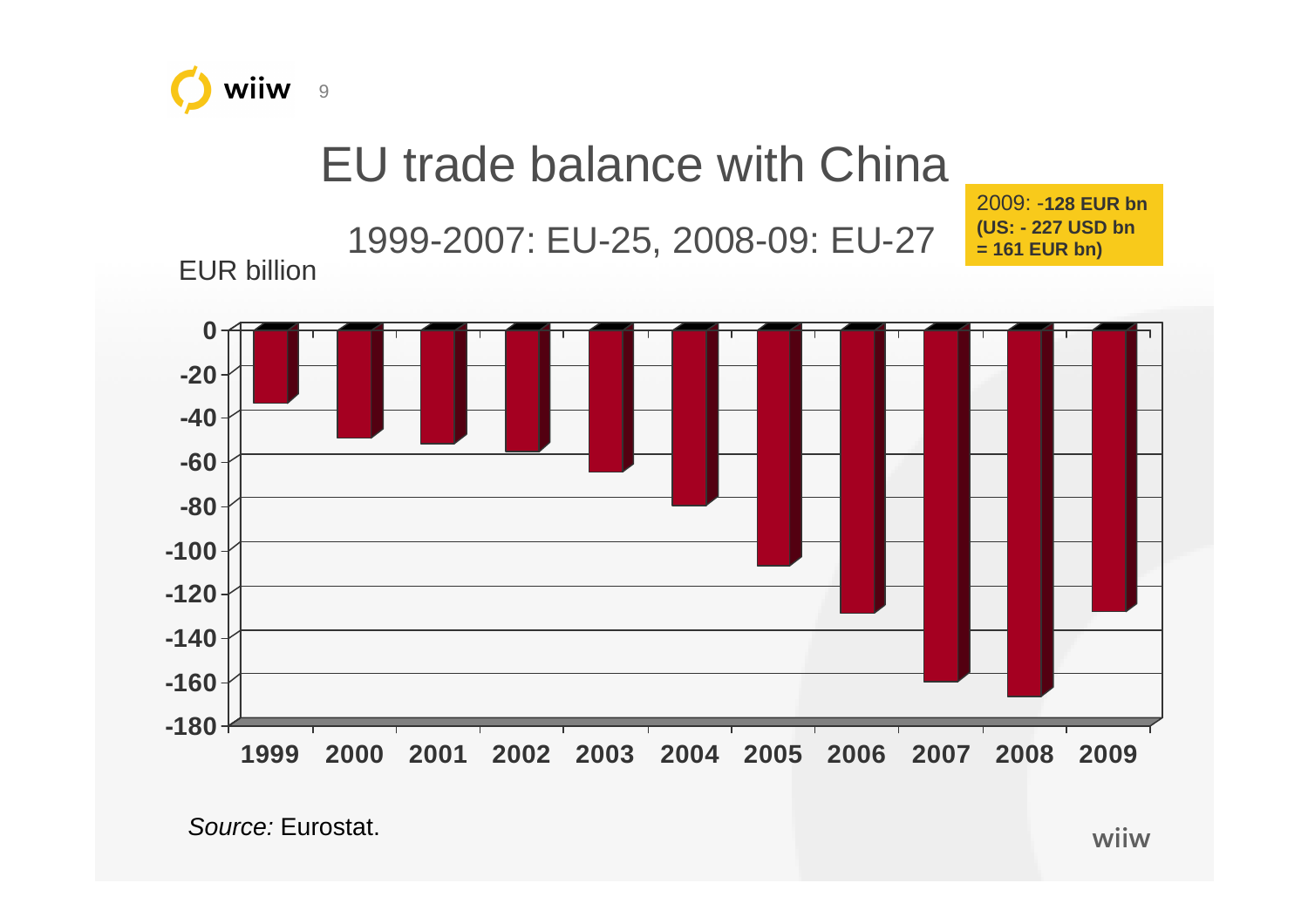



So*urce:* EU Commission, DG Trade.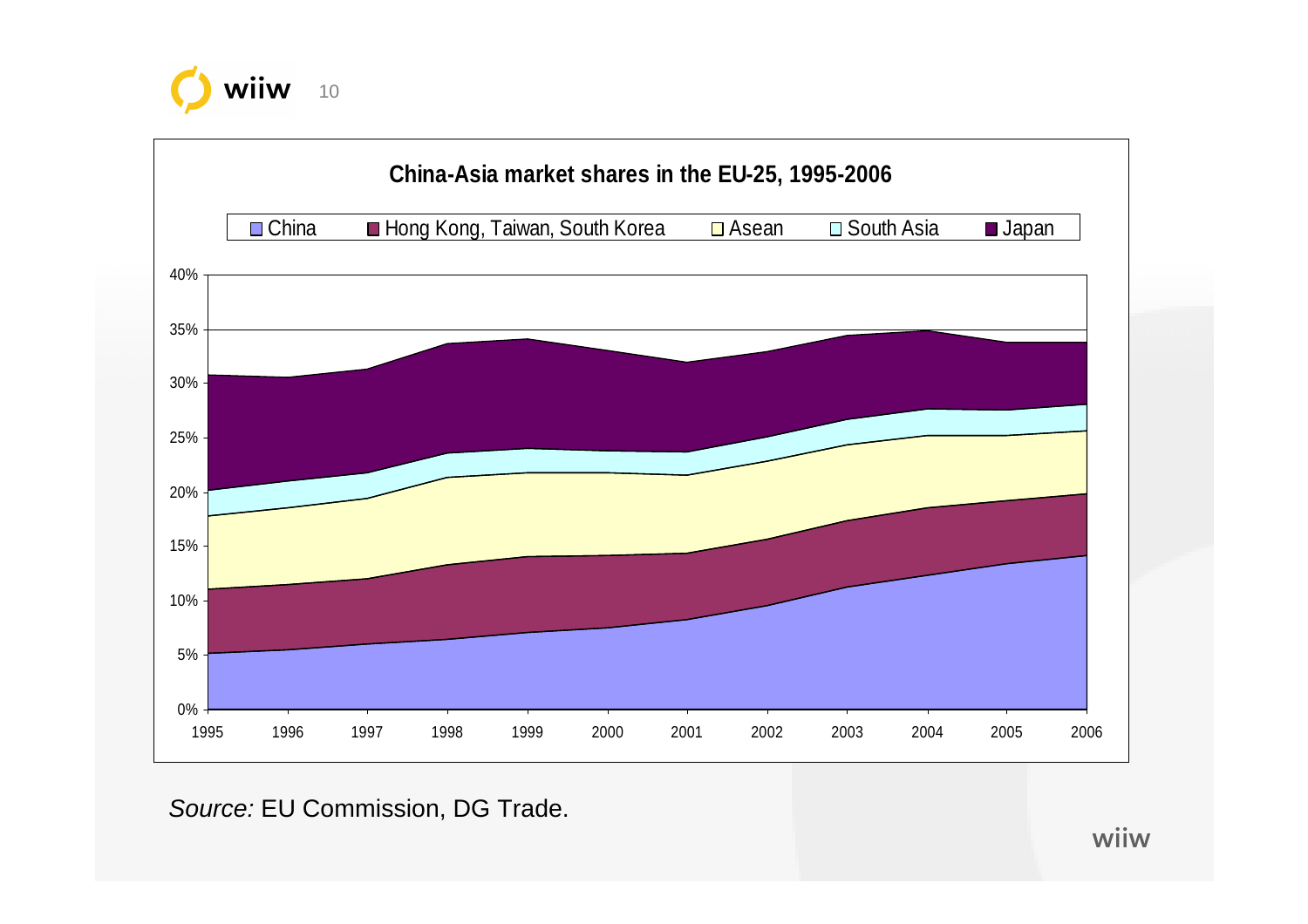

#### Exchange rate yuan – US dollar – euro



Source: ECB, People's Bank of China.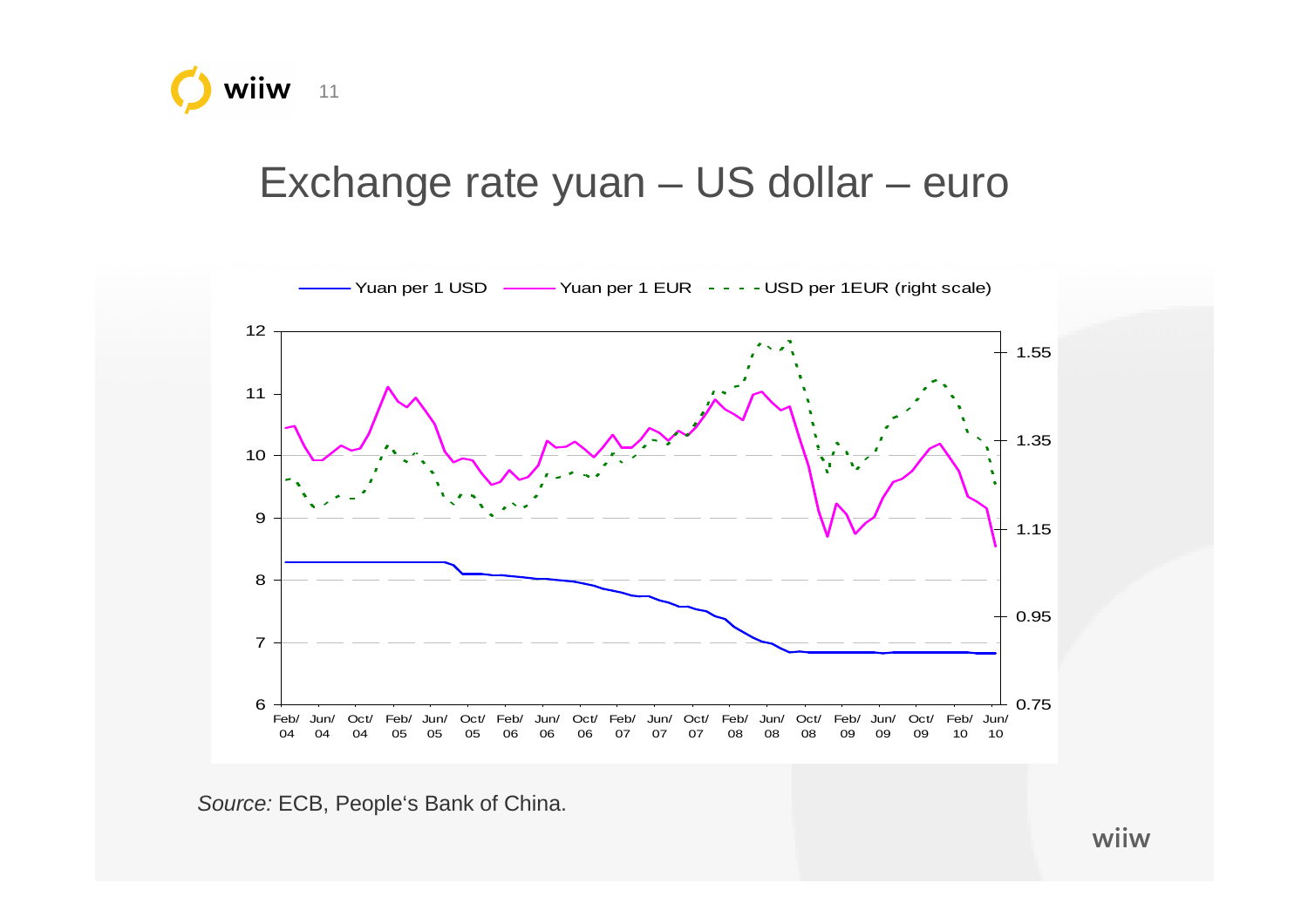

#### **Commodity structure of Austrian and of EU trade with China, 2008**

| <b>SITC</b> sections                           | <b>Shares in exports to China</b><br>in $%$ |                | <b>Shares in imports from China</b><br>in $%$ |                |
|------------------------------------------------|---------------------------------------------|----------------|-----------------------------------------------|----------------|
|                                                | <b>EU-27</b>                                | <b>Austria</b> | <b>EU-27</b>                                  | <b>Austria</b> |
| 0 Food and live animals                        | 1.0                                         | 0.2            | 1.4                                           | 1.3            |
| <b>1 Beverages and tobacco</b>                 | 0.5                                         | 0.1            | 0.0                                           | 0.1            |
| 2 Crude materials inedible, exc.<br>fuel       | 6.7                                         | 4.2            | 1.2                                           | 1.9            |
| 3 Mineral fuels                                | 0.2                                         | 0.0            | 0.4                                           | 0.0            |
| <b>5 Chemicals</b>                             | 10.6                                        | 6.9            | 3.7                                           | 6.1            |
| 6 Manuf. goods classif. chiefly by<br>material | 11.6                                        | 12.9           | 14.7                                          | 11.8           |
| <b>7 Maschinery and transport</b><br>equipment | 59.4                                        | 67.2           | 46.3                                          | 40.1           |
| 8 Misc. manuf. articles                        | 6.5                                         | 8.4            | 31.5                                          | 38.6           |

Source: Eurostat and Statistik Austria, Serie 2.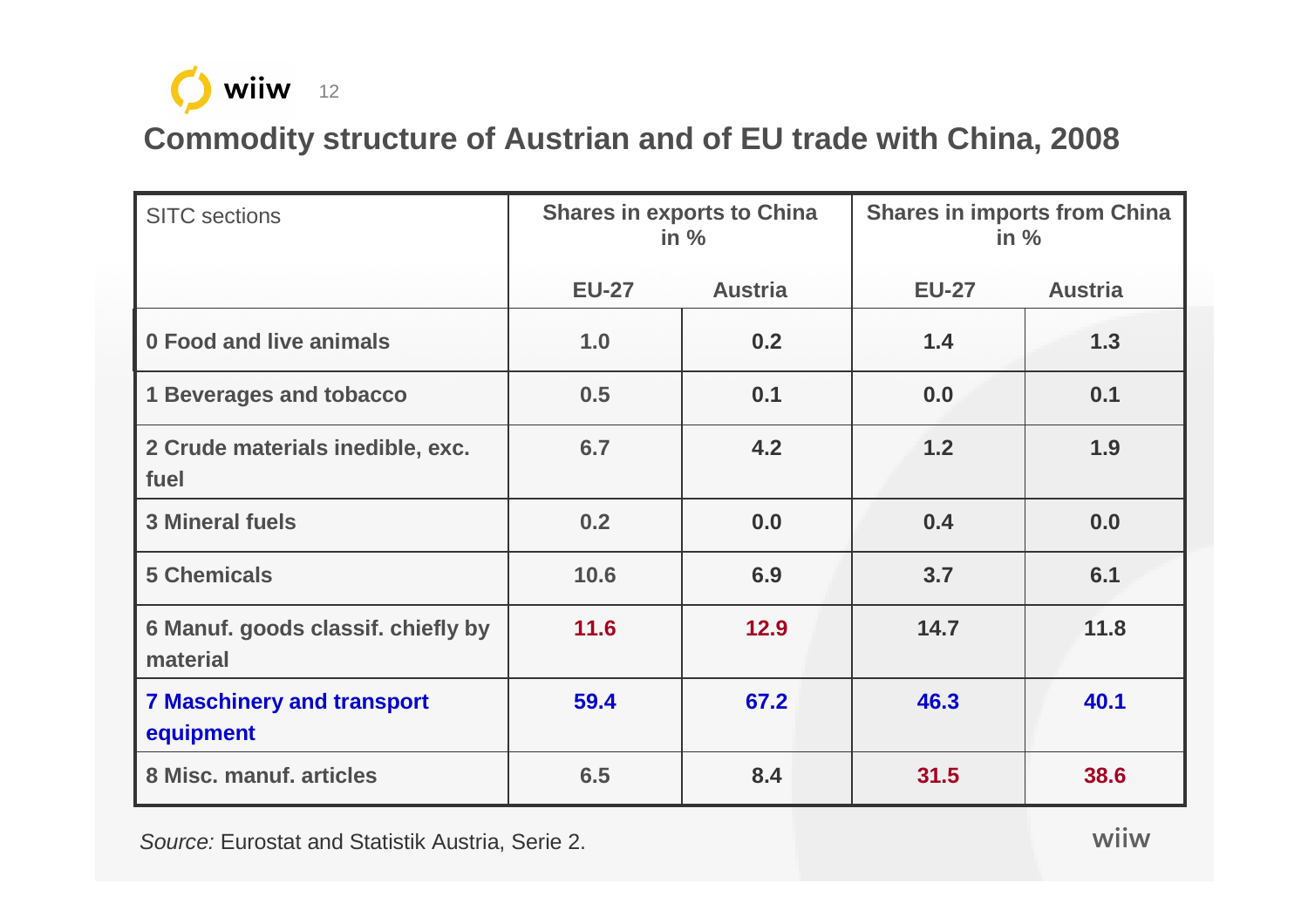

## Austrian companies in China

- 300-600 Austrian companies involved in business with China
- $\overline{\phantom{a}}$ > 70 have production facilities in China
- $\overline{\phantom{a}}$  High-tech, specialized products for:
	- Automotive industry
	- Infrastructure, e.g. water supply
	- -Environmental protection (waste treatment, water purification,
	- Energy efficiency
- $\mathcal{L}_{\mathcal{A}}$  Deficit in branded consumer goods:
	- important exception: Swarovski, Red Bull
	- Potential: ski equipment

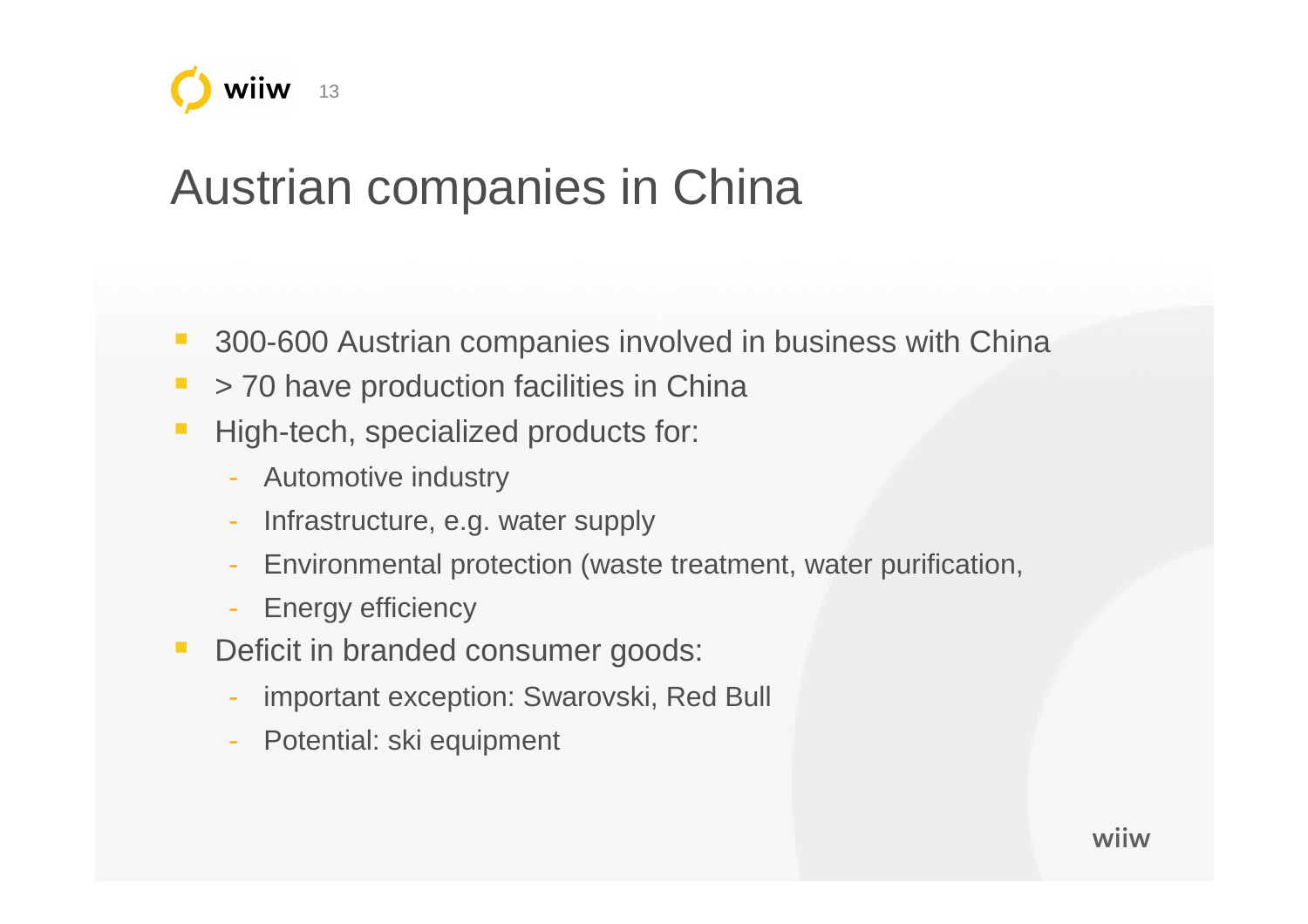

# **Foreign direct investment between Austria and China**

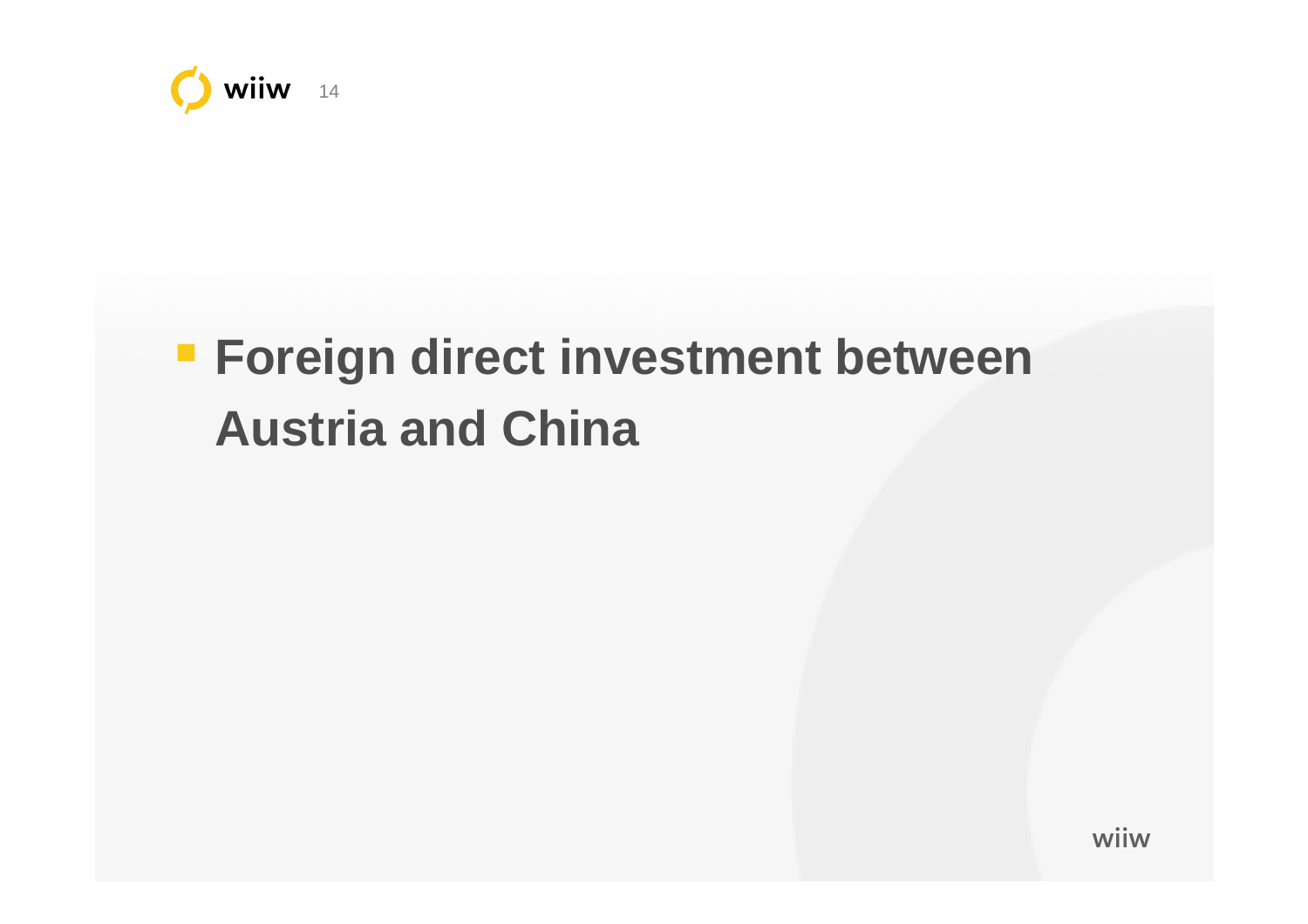

# Direct investment between Austria and China, 1995-2009

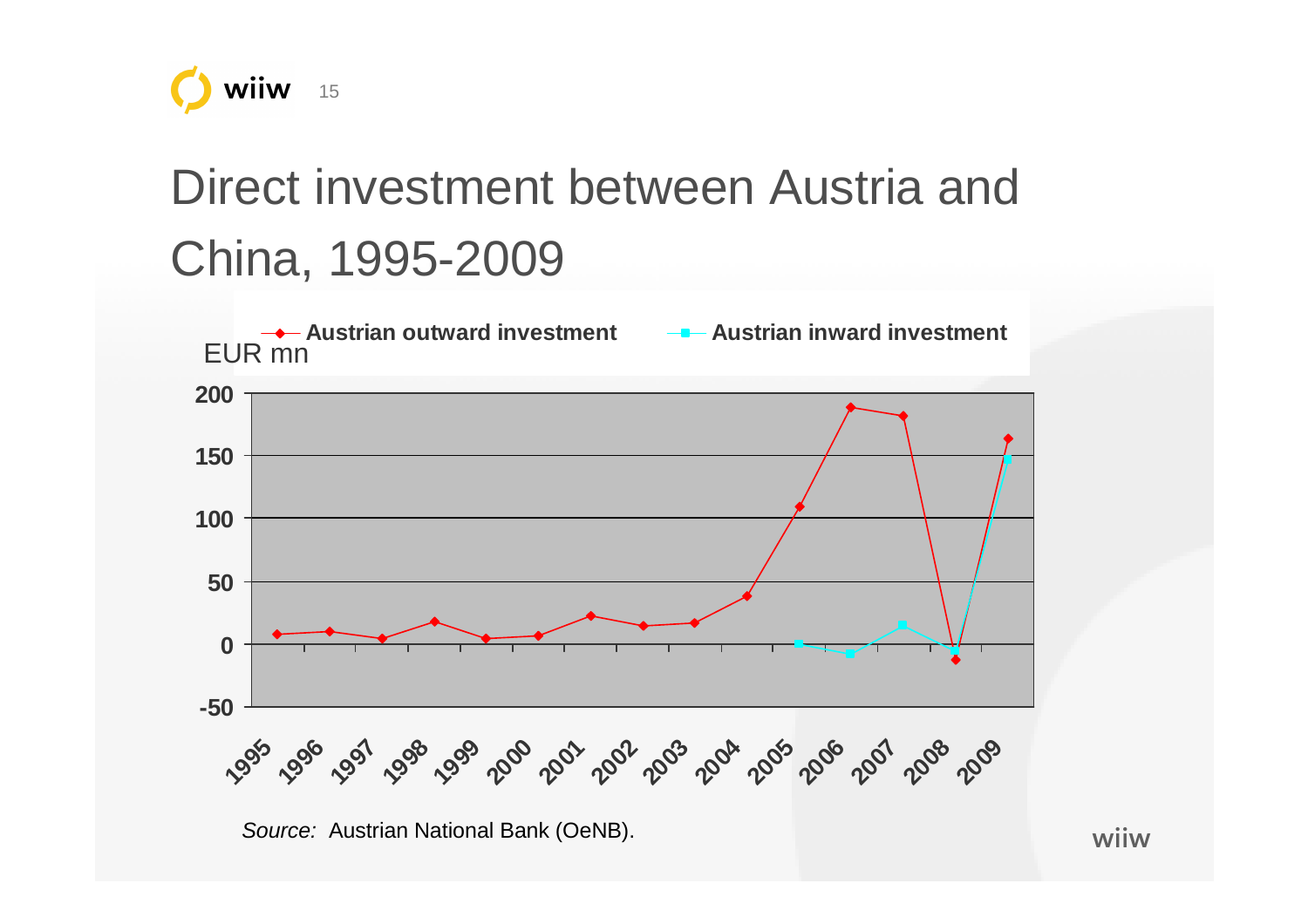

#### **Austrian direct investment – target countries, 2007**

|                                             | <b>FDI stocks in EUR million</b> | Shares in total in % |  |
|---------------------------------------------|----------------------------------|----------------------|--|
| <b>World</b>                                | 102,584                          | 100                  |  |
| <b>Europe</b>                               | 92,510                           | 90.2                 |  |
| <b>Central and eastern</b><br><b>Europe</b> | 51,113                           | 49.8                 |  |
| <b>America</b>                              | 5,428                            | 5.3                  |  |
| <b>USA</b>                                  | 3,033                            | 3.0                  |  |
| <b>Africa</b>                               | 85                               | 0.1                  |  |
| <b>Oceania</b>                              | 1,119                            | 1.1                  |  |
| <b>Asien</b>                                | 3,438                            | 3.4                  |  |
| <b>China (incl. Hong Kong)</b>              | 606 (743)<br>0.6(0.7)            |                      |  |

S*ource:* Austrian National Bank (OeNB).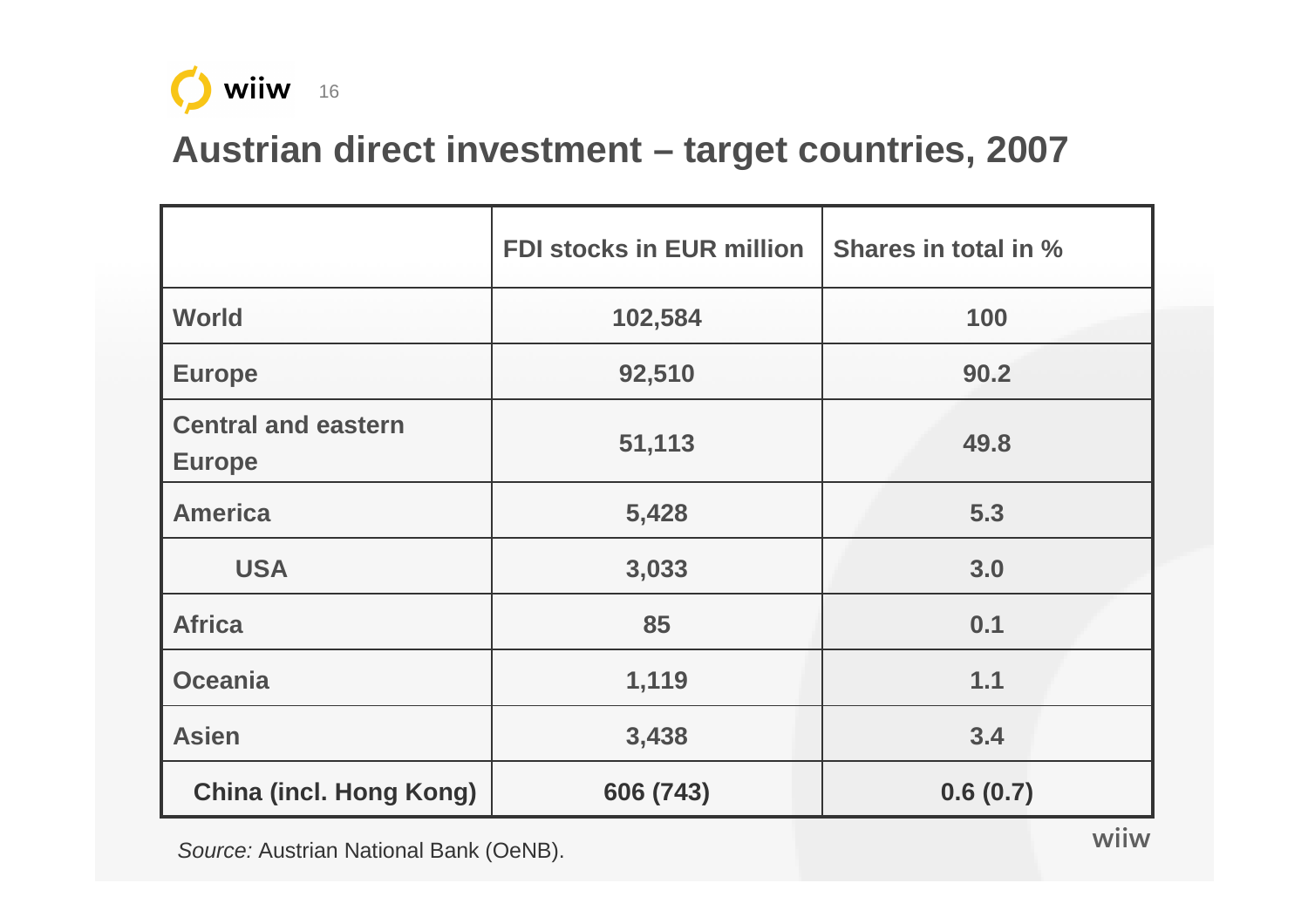

## Austrian investors in China

- Largest investor: AT&S (HDI-Microvia printed circuit boards); USD 500 million investment, 3300 employees
- $\mathcal{L}_{\mathcal{A}}$  Pioneers: AVL List (power-train systems, test-systems, R&D support), Doppelmayr (rope driven transport systems, e.g. chair lifts), Voith Paper (paper machines), Rosenbauer (fire fighting vehicles), Andritz (plants and equipment for steel industry; turbines, environment and processing equipment), Raiffeisen (bank), Schenker (logistics)
- Various SMEs in the field of extrusion technology, furnace engineering, parts and components

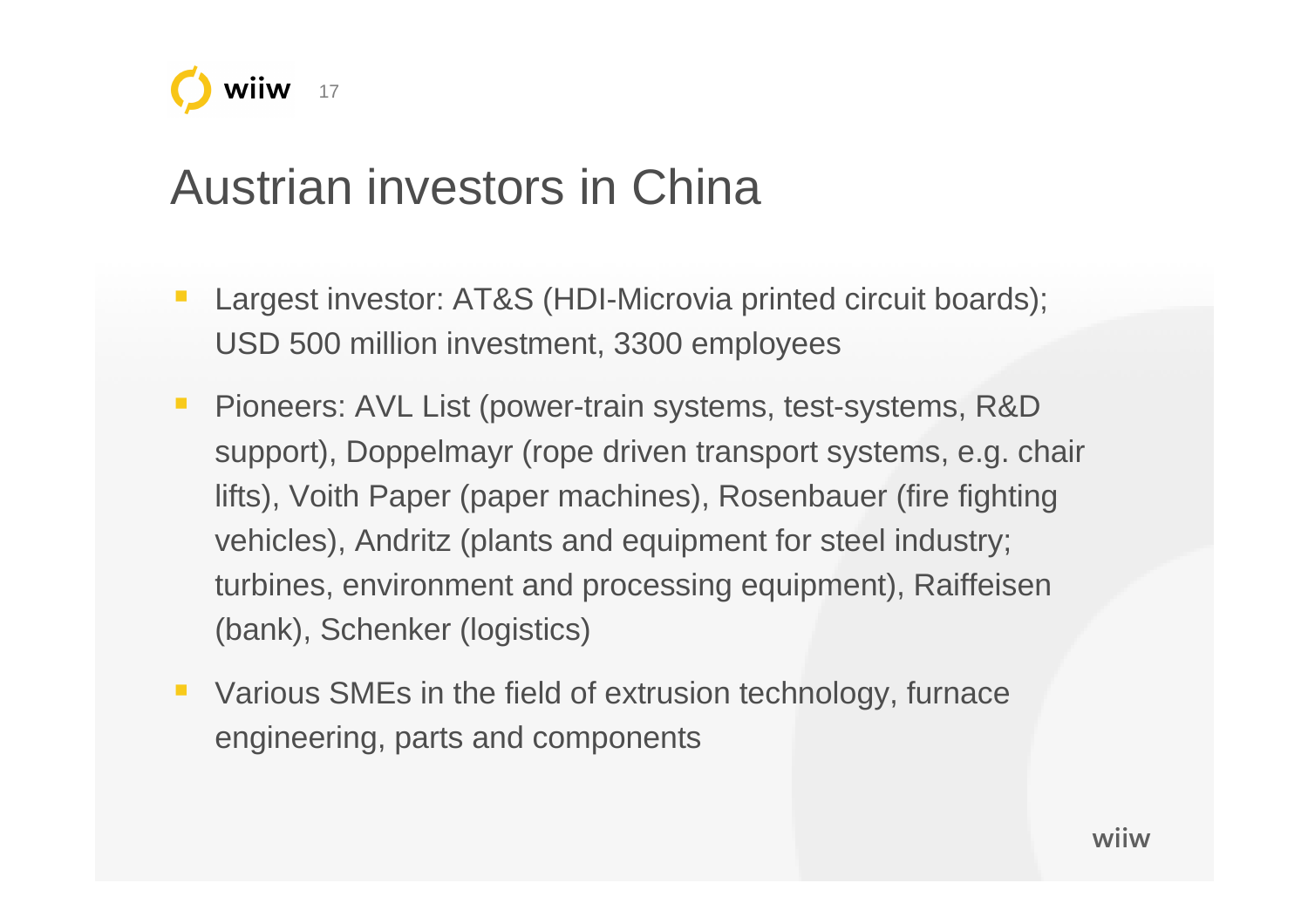

## Focus on environmental technology

- Austria holds a good position in international sustainability ranking
- **Environmental industries: 4.2% of GDP; exports to China worth**  $\mathcal{L}_{\mathcal{A}}$ around EUR 100 million\*
- Since 2006: cooperation agreement between Austria and China
	- China: particularly interested in energy efficiency of buildings and environmentally friendly technologies in industry; waste treatment
	- Austria interested e.g. in photovoltaic technologies from China
- **Other important fields: water supply and treatment, recycling for**  $\mathcal{L}_{\mathcal{A}}$ plastic and construction materials, filter technology, biomass, car bodies made from synthetic materials (Senoplat Klepsch & Co GmbH)

\* According to Michael Müller, head of the Advantage Austria Bureau, in charge of environmental technologies;guangzhou@advantageaustria.org.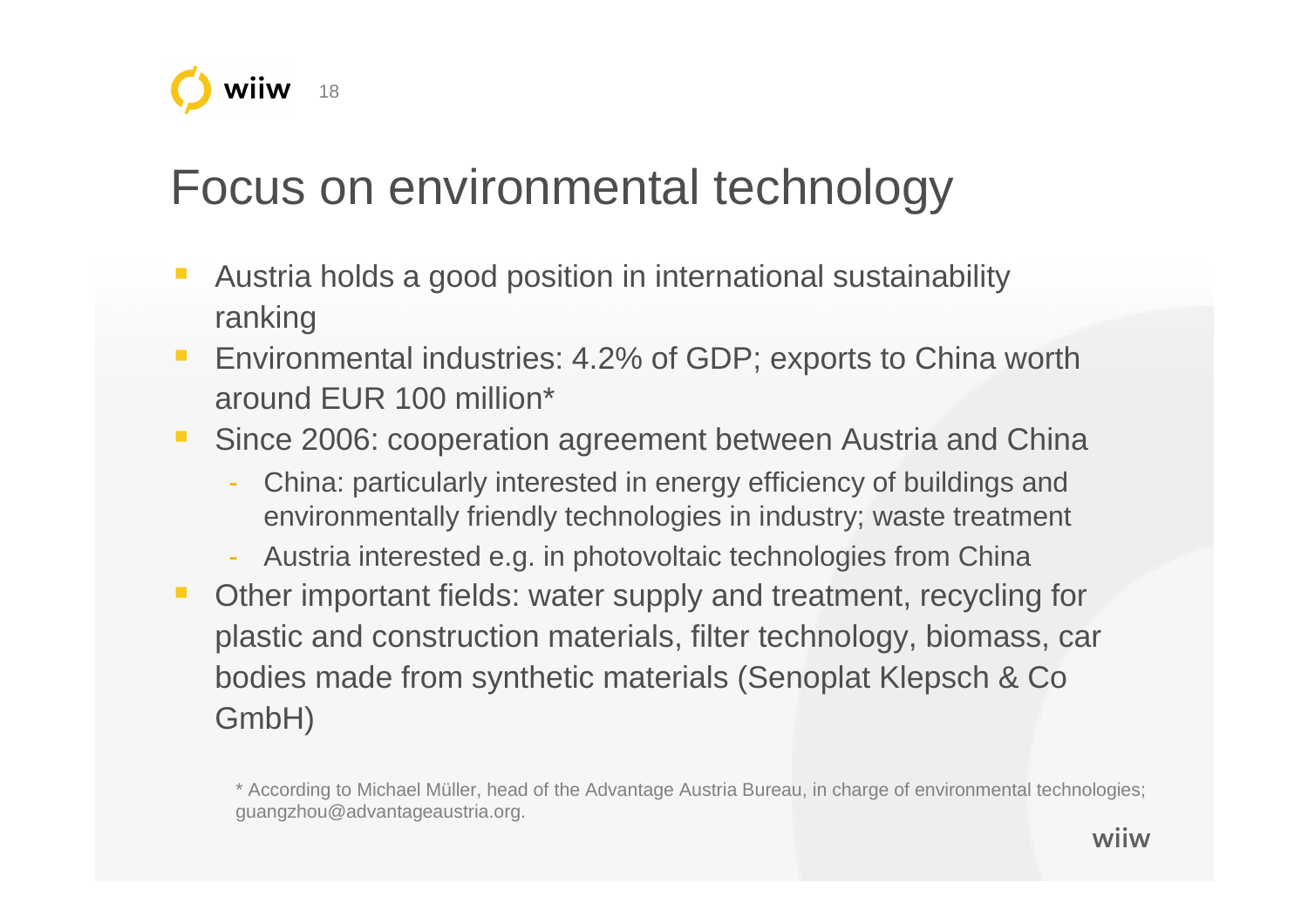

## Chinese investors in Austria

- Huawei Technologies Austria (telecommunication networks solutions)
- Xi'an Aircraft Industry (group) Co. has recently bought 92% of Austrian FACC (small but fine supplier to the aerospace industry, e.g. Boeing)
- Many restaurants, shops etc.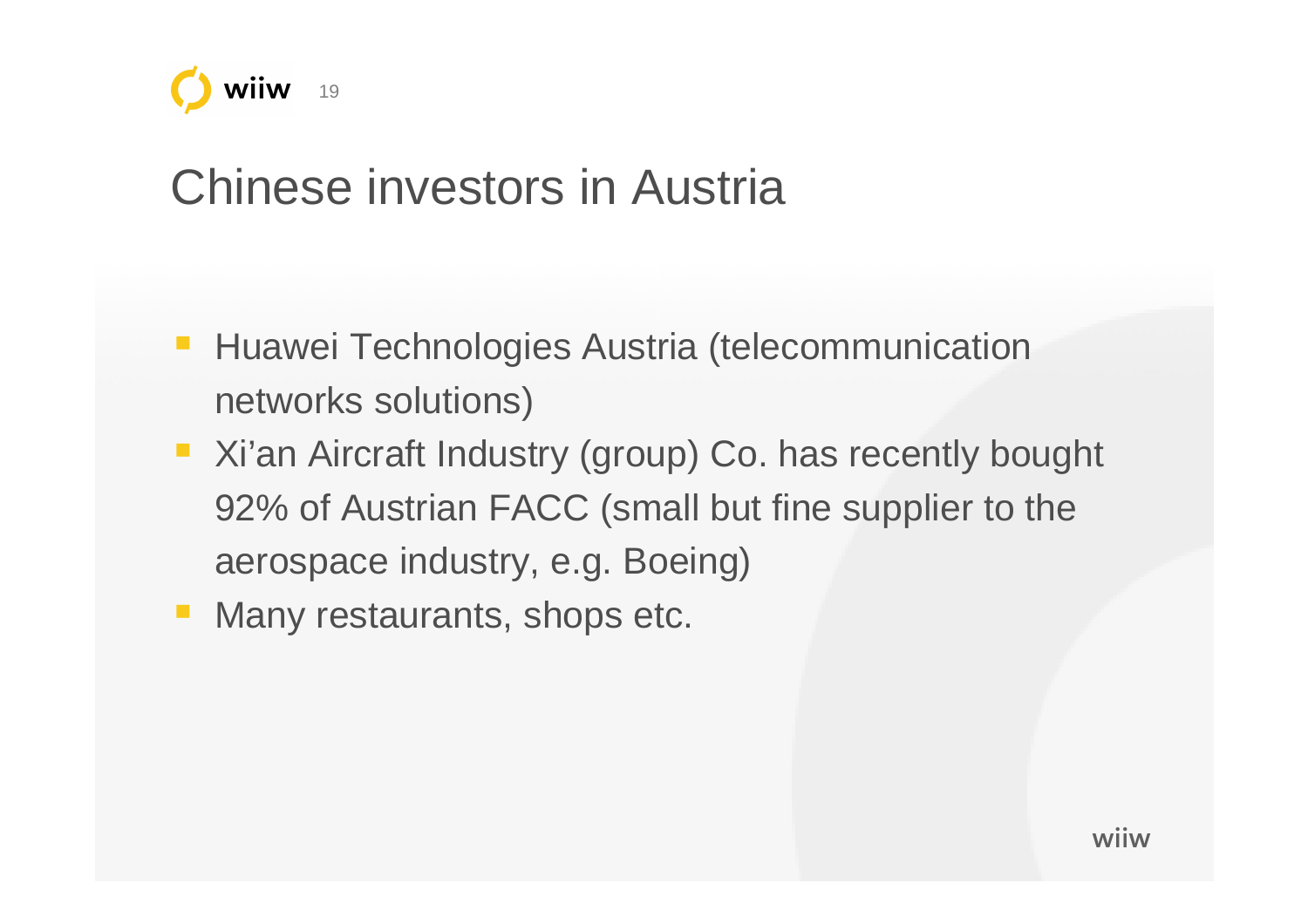

# **Tourism**

© wiiw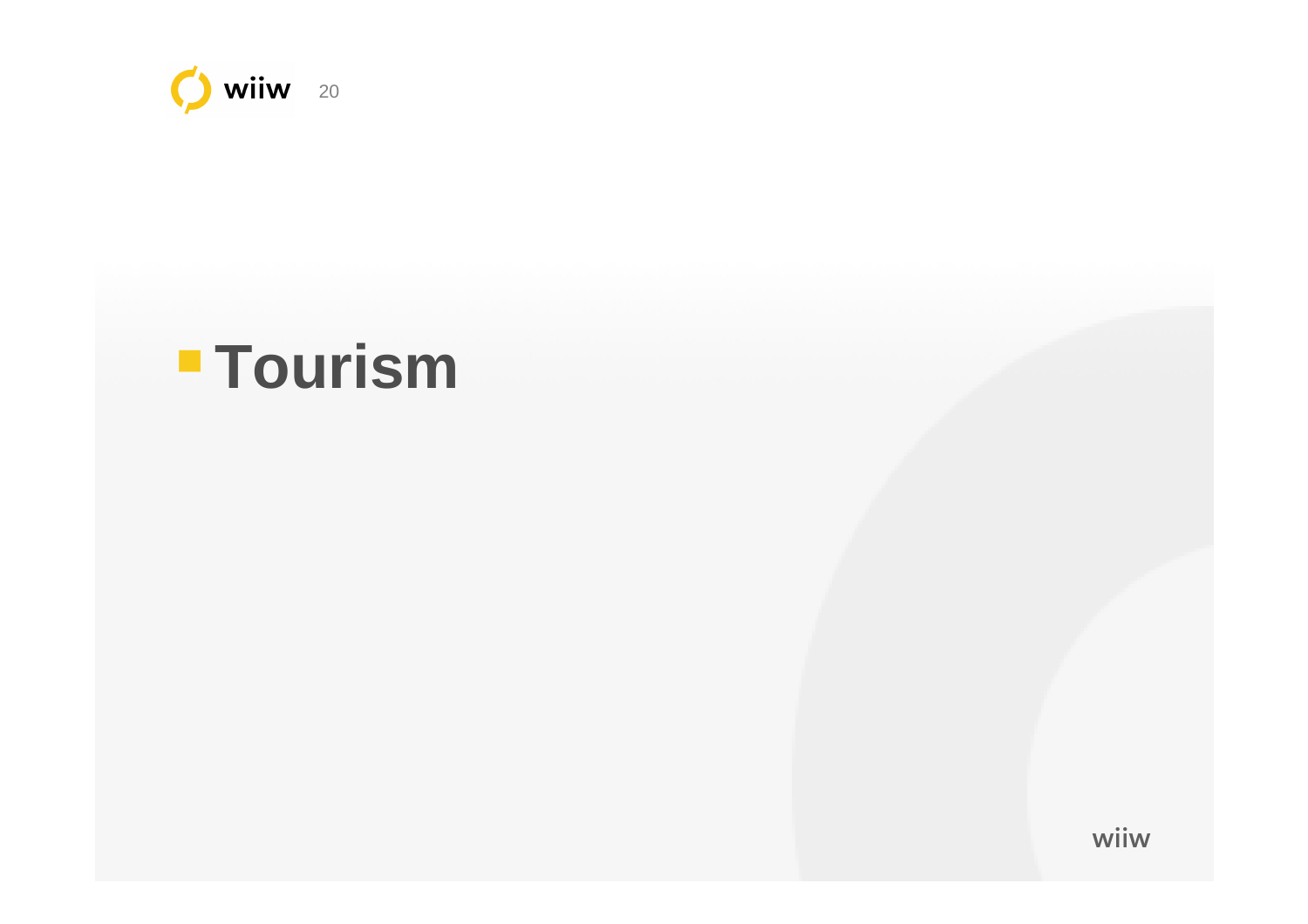

- **China Tourism Academy estimates that 54 million Chinese tourists will go abroad this year, up from47 million in 2009**
- **According to the United Nations World Tourism Organization, China will be the world's fourth largest source of outbound tourists by 2020, with 100 million overseas visits**

Quoted from China Daily, 29 March 2010.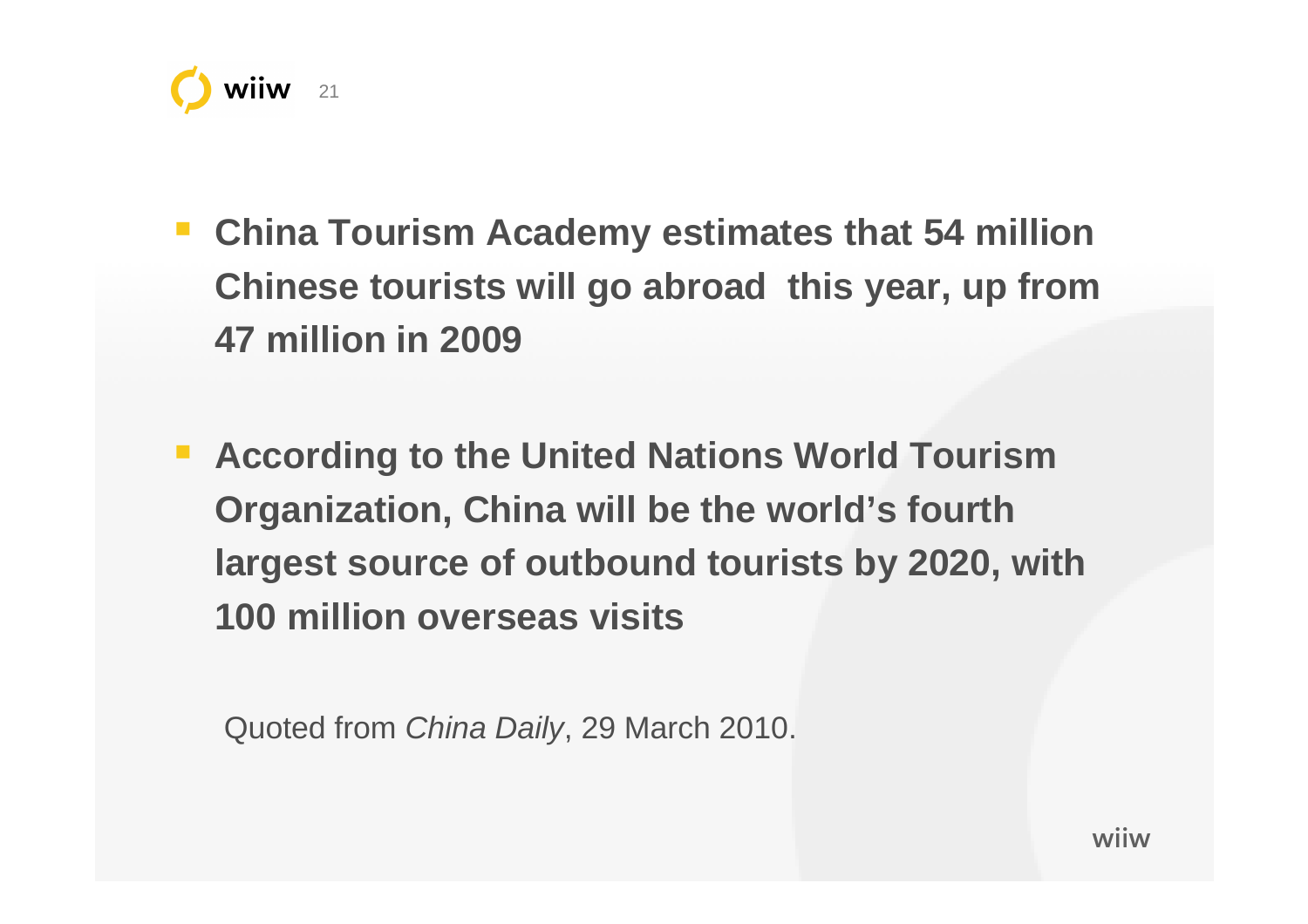

# Chinese tourists in Austria - untappedpotential

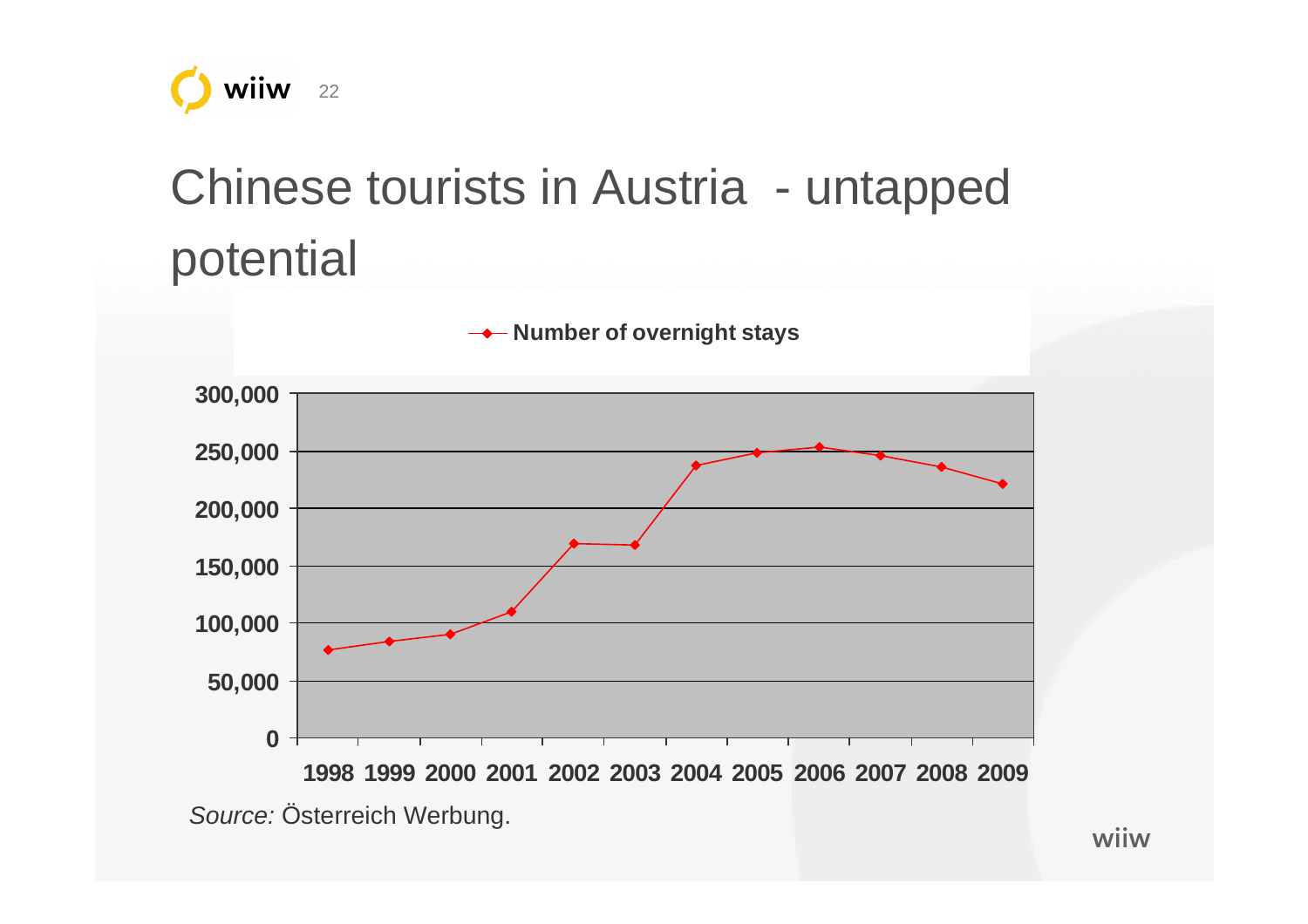

#### H **Possible problems**

- EU visa: problems for individual travellers
- Language difficulties
- -Relatively high prices (in comparison to Asia)
- -Different service mentality (in comparison to Asia)
- Skiing: fierce competition from Asia, North America

#### П **Existing potential**

- Single visa more easily available than in other EU countries
- Cultural attractions
- Clean environment
- Service adjustment 'learning by doing'<br>- Various kinds of activities, such as hiki
- Various kinds of activities, such as hiking, rafting etc.